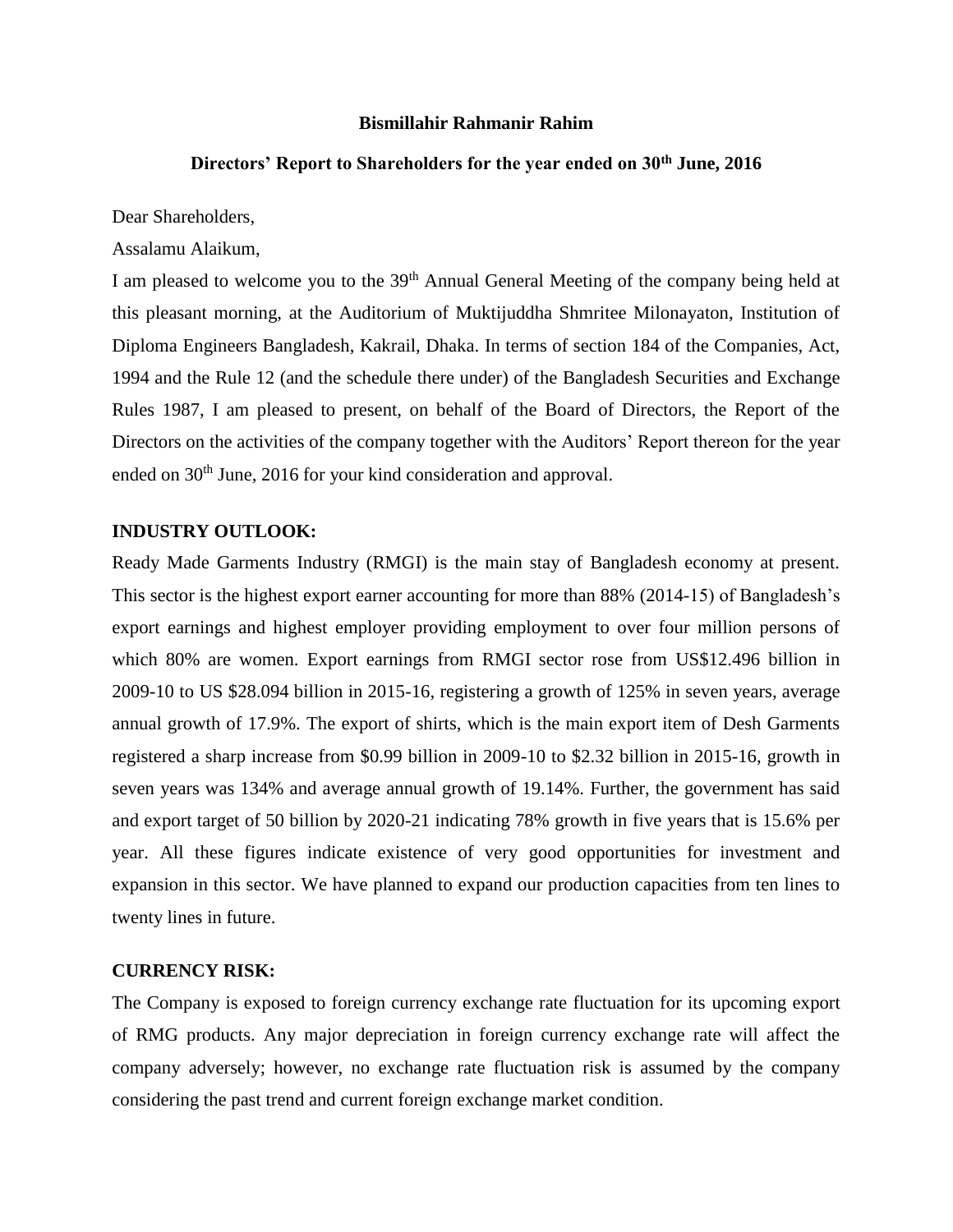**-02-**

#### **INTEREST RATE RISK:**

The company has no foreign currency loan in its balance sheet and hence, it's not exposed to any foreign currency interest rate risk. The company has taken local working capital loan at a reasonable interest rate which is also in declining trend at this point in time.

#### **OPERATION:**

We have successfully completed another year of operation. During this year, we concentrated on increasing the efficiency in the production and financial side, strictly enforcing cost control measures. However, because of not getting higher prices our total export was Tk.41.05 crore as against Tk.43.75 crore during previous year. At the beginning of FY 2015-2016, cost control measures were planned and gradually implemented. One internal Auditor and one Budget Officer were appointed for close monitoring of cost control measures. These efforts ultimately started giving result during second half of FY 2015-2016. Cost of production and selling & administrative expenses came down to Tk.37.28 crore in FY 2015-16 from Tk.41.92 crore in FY 2014-15, i.e. improvement of 11% while exports declined by 6% to Tk.41.04 crore from Tk.43.78 crore of previous year. As the cost control measures were introduced at the beginning of the FY, its result became visible during second half of the year.

Statement of related parties to operating expenses have been disclosed in the Annual Report. Basis of all party transactions is the funds received and funds paid only related to the business of exporting RMGs and importing related raw materials and payment of salaries/wages etc.

## **FINANCIAL RESULT:**

Summarized comparative results for the years 2015-2016 and 2014-2015 are given below:

|                               | 2015-2016 (Taka) | 2014-2015(Taka) |
|-------------------------------|------------------|-----------------|
| Turnover (Exports)            | 410,453,025      | 437,540,598     |
| Gross Profit/(Loss)           | 58,944,812       | 34,631,338      |
| <b>Operating Profit</b>       | 37,569,189       | 18,445,554      |
| Other income                  | 2,673,495        | 1,993,703       |
| Net Profit before tax         | 32,718,664       | 11,065,852      |
| Net Profit after tax          | 26,112,654       | 8,370,786       |
| Earning Per Share (EPS)       | 6.46             | 2.07            |
| Net Assets Value (NAV)        | 17.90            | 12.27           |
| Face Value of share (Tk.)     | 10.00            | 10.00           |
| Operating Cash Flow per share | 2.90             | 16.09           |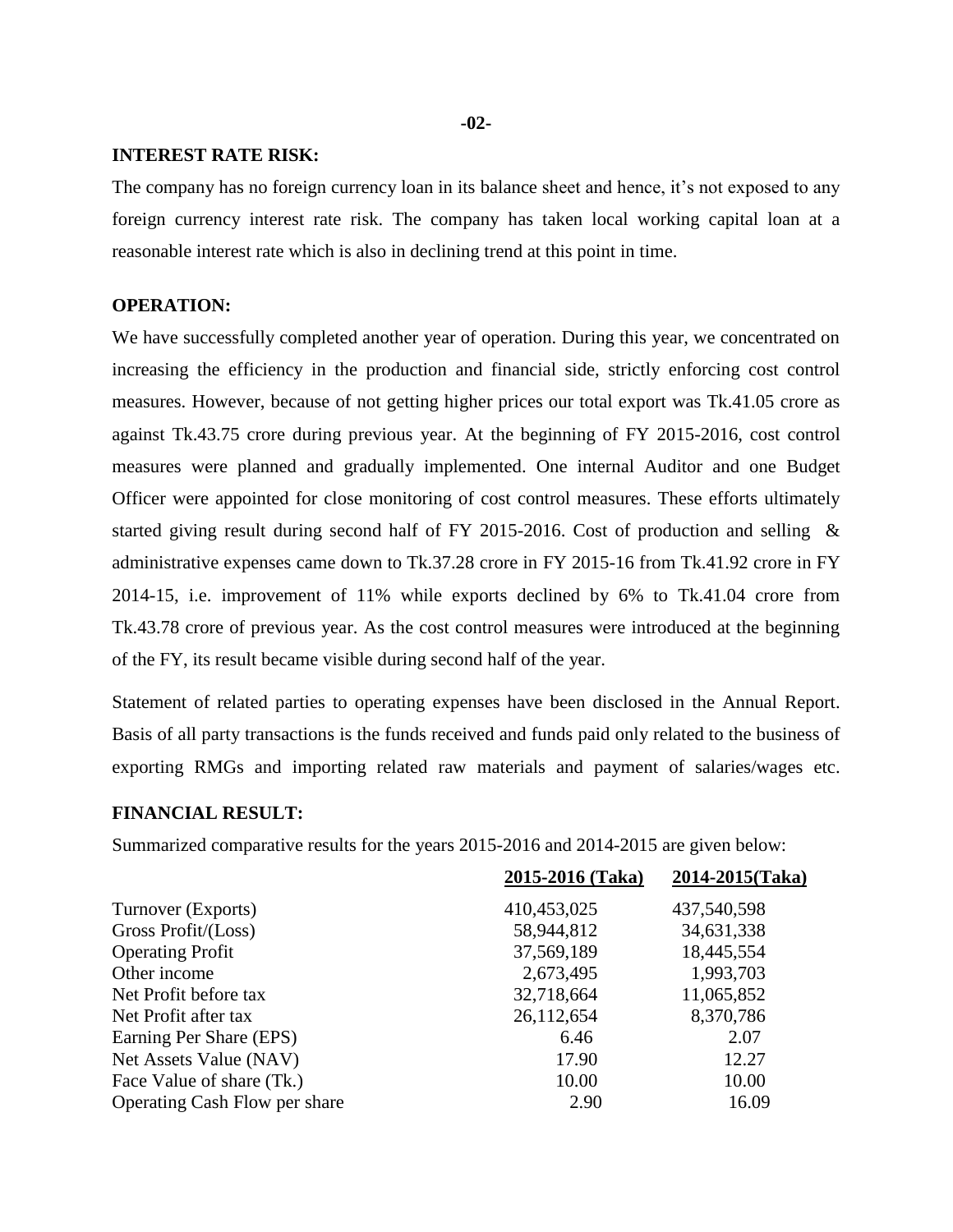## **-03-**

## **Board Meeting and Attendance:**

Seven (7) board meetings were held during the year under review (2015-2016). The attendance record of the directors is as follows:

| <b>Name of Directors</b> | <b>Position</b>             | <b>Meetings held</b> | <b>Attended</b> |
|--------------------------|-----------------------------|----------------------|-----------------|
| Mrs. Rokeya Quader       | Chairman                    |                      | 07              |
| Mr. Omar Quader Khan     | <b>Managing Director</b>    |                      | 07              |
| Miss Vidiya Amrit Khan   | Director                    |                      |                 |
| Mr. B.M. Nurul Azim      | <b>Independent Director</b> |                      |                 |
| Mr. Ranjit Chakraborty   | <b>Independent Director</b> |                      |                 |
| Mr. Subash Chandra Bose  | <b>Independent Director</b> |                      | 06              |

The tenure as Independent Director of Mr. Ranjit Chakraborty expired on 20.09.2015.

# **Shareholding**

The Pattern of shareholding as on 30.06.2016 is as follows:

| Sl.No.       | Name-wise details                         | No. of                                                     | Percentage     | Remarks |
|--------------|-------------------------------------------|------------------------------------------------------------|----------------|---------|
|              |                                           | Shareholding                                               | $\%$           |         |
|              | Parent/Subsidiary/Associate Company       |                                                            |                |         |
| $\mathbf{i}$ | Directors, Company Secretary, Chief       |                                                            |                |         |
|              | Financial Officer, Head of Internal Audit |                                                            |                |         |
|              | and their spouses and minor children:     |                                                            |                |         |
|              | Director:                                 |                                                            |                |         |
|              | Mrs. Rokeya Quader                        | 328,944                                                    | 8.13           |         |
|              | Mr. Omar Quader Khan                      | 1407,480                                                   | 34.80          |         |
|              | Miss Vidiya Amrit Khan                    | 608,196                                                    | 15.03          |         |
|              | Mr. B.M. Nurul Azim, FCA                  | <b>Independent Director</b><br><b>Independent Director</b> |                |         |
|              | Mr. Subash Chandra Bose                   |                                                            |                |         |
|              | Company Secretary (CS)                    | 120                                                        |                |         |
|              | Chief Financial Officer (CFO)             |                                                            |                |         |
|              | Head of Internal Audit (HIA)              |                                                            |                |         |
| ii)          | Executives (Top five salaried persons)    |                                                            |                |         |
|              | other than CEO, CS, CFO, HIA)             |                                                            |                |         |
|              | Mrs. Jolly Hassan                         |                                                            |                |         |
|              | Mr. Alauddin Ahamed                       |                                                            |                |         |
|              | Mr. Imam Hossain                          |                                                            |                |         |
|              | Mr. Modasser Ahmed                        | -                                                          | $\overline{a}$ |         |
|              | Mr. Md. Zafrul Enayet Ullah               |                                                            |                |         |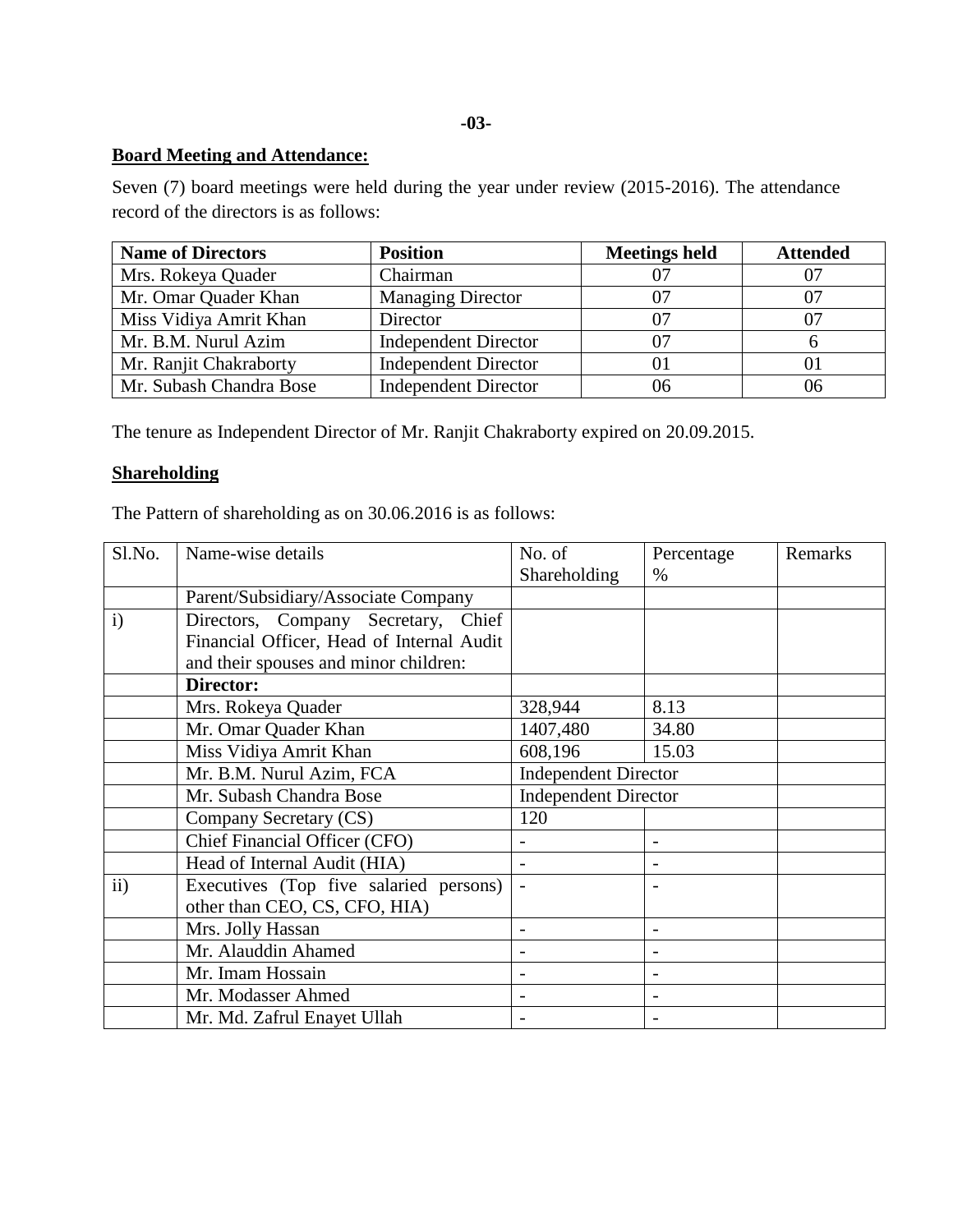#### **Shareholders holding 10% or more voting right**

| . .      | Mr.<br><b>Omar Quader Khan</b> | .480<br>407  | 34.80 |  |
|----------|--------------------------------|--------------|-------|--|
| <u>.</u> | Miss Vidiya Amrit Khan         | 196<br>6.08. | 15.03 |  |

The Directors also report that:

The financial statement of the company presented here reflects true and fair view of the company's state of affairs, result of its operations, cash flows, and changes in equity.

Proper Books of Accounts as required by the law have been maintained. Appropriate accounting policies have been followed in formulating the financial statements and the accounting estimates were reasonable and prudent. The financial statements were prepared in accordance with international Accounting Standard (IAS) as applicable in Bangladesh. The internal control system is sound in design and it's effectively implemented and monitored. There are no significant doubts upon the company's ability to continue as a going concern.

#### **ACCUMULATED LOSS**

As it was reported earlier several times, the devastating cyclone and tidal bore that lashed the south-east coast of Bangladesh on the night of 29-30 April 1991badly damaged our factory. The salty water from the tidal bore rushed into the factory with the tremendous force and inundated upto an average height of 5 ft. inside the factory. Entire machinery, fabrics, accessories, export ready goods stored in the godown and lying on the floor, and the fabrics awaiting clearance from the customs at Chittagong port were damaged beyond recovery. As a result of such unusual damages, we had suffered a net loss of Tk.6.56 crore in 1991-92. However, after restarting of the factory in 1994-95 with the new machineries, we have been earning profit in most of the years; however, the accumulated profit is still inadequate to offset the loss of 1991 cyclones. Our accumulated profit net of losses and the dividends paid till 2015-16 have been shown under the "Retained Earnings" section of the Balance Sheet.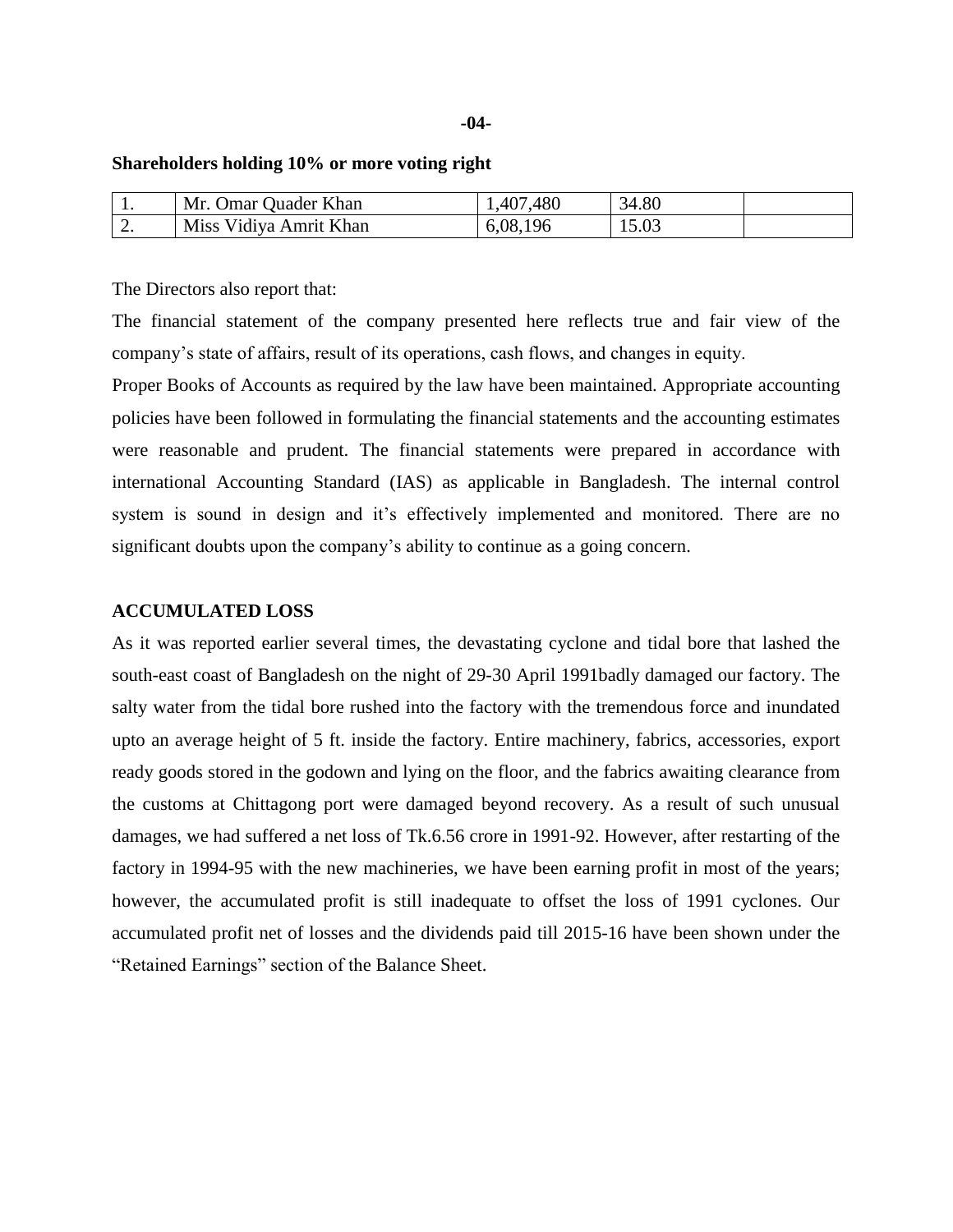#### **-05-**

### **REVALUATION OF ASSETS**

The cost valuation of the assets of the company was calculated on the basis of actual costs incurred during 1978 to 1980. Since then the average price levels of the company assets had increased substantially. In order to find the real asset value of the company, the lands, factory building, electrical installation, and road, bridges, and fencing were revalued during 1994-95 and the balance sheet was reconstructed on that basis of the asset revaluation resulting in appreciation of the lands factory building, and electrical installation and depreciation of road, bridges, and fencing. However, depreciation on the incremental value of the factory building and the electrical installation were not charged considering the shareholders interest.

#### **FIXED ASSET REGISTER**

Fixed asset ledger was maintained properly throughout the year. Beside this, a fixed asset register is being maintained currently mentioning the code, location, and quantity of the company property, plant, and equipment.

#### **DIVIDEND**

The Profit after Tax earned during the financial year under the report is Tk.26,112,654.00 which is not enough to set off the aforesaid cyclone loss considering the previous years' accumulated profits. The directors, however, recommend 30% stock dividend to all shareholders of the company from the current year's profit.

#### **MANAGING DIRECTOR'S REMUNERATION**

The Managing Director didn't draw any remuneration during the year under the report. Independent Directors are given allowance of Tk.5,000.00 per meeting.

## **RETIREMENT OF DIRECTOR BY ROTATION**

Miss Vidiya Amrit Khan due to retire by rotation as per Article 122 of the Articles of Association of the Company and being eligible, she seeks re-election as per Article 124.